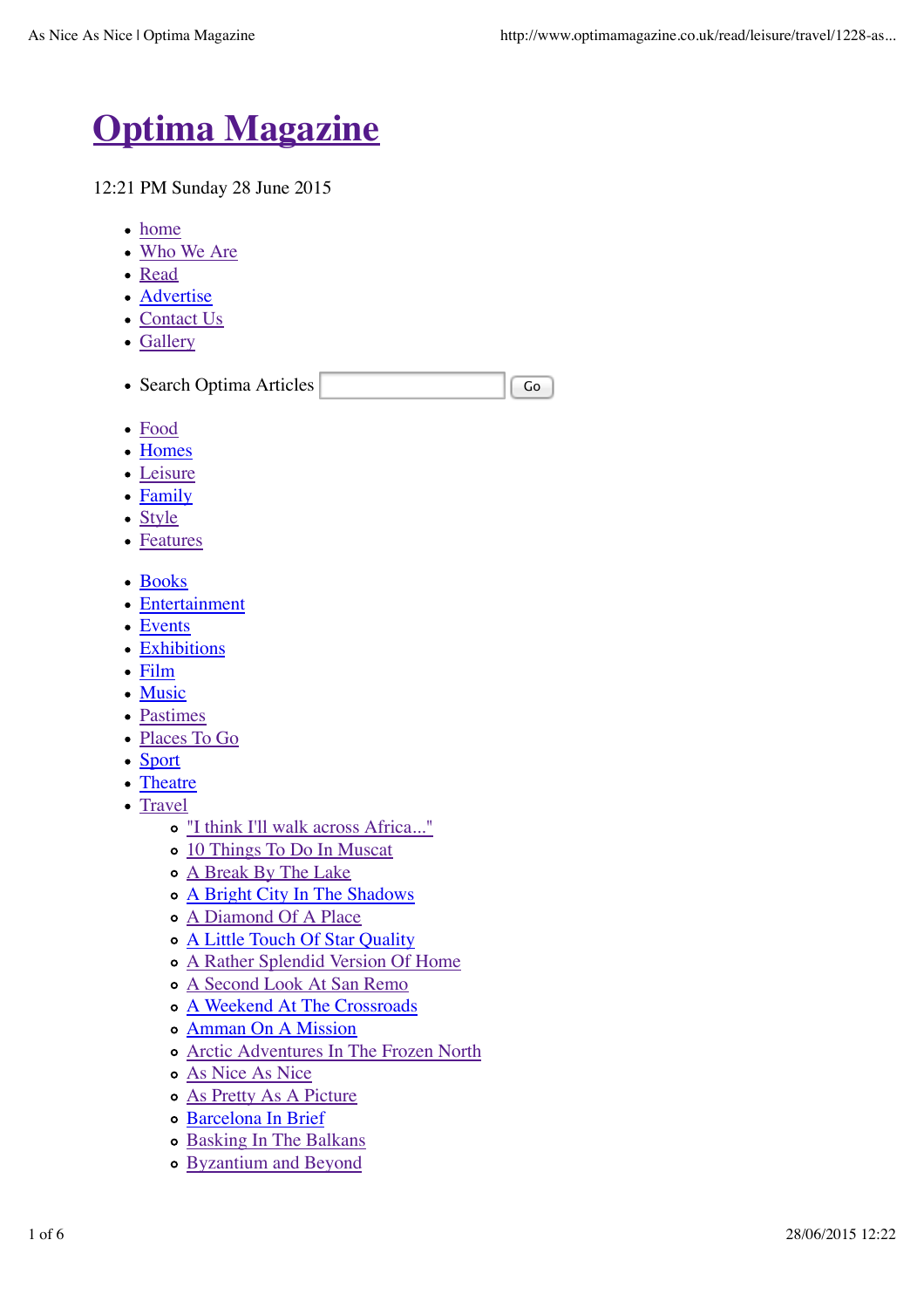- Canals And Culture
- Cape Of Good Holidays
- Chicago Without Vertigo
- o City Of Contrasts
- Croatia Reborn
- Dutch Treat
- Egyptian Odyssey
- Everyone's Favourite Place
- First We Take Manhattan
- From The Serengeti To The Sea
- Going Local In The Bahamas
- Going Wild In The Jungle
- o In Search Of The Perfect Photo
- o In The Footsteps Of The King Of Siam
- Infinity Beckons
- o Island Pride
- Jersey Girls
- Living Local In LA
- MIrages In The Desert
- More Than The Alhambra
- Northern Light
- Packing An Artistic Punch
- Rhineland Rambles
- o Rich Pickings
- Rock On
- o Romance On The Orient Express
- Rome's Finest Walks
- Scots Guard
- Singing Like Canaries
- Sloping Around
- Snail's Pace
- Talking Turkey
- o Teetering on The Edge
- The Baedeker Is Back…
- The Blues Capital of the World
- The Charm Of Charmouth
- The Eye Of The Storm
- The Hills Are Alive… With The Sound Of Summer
- The Island Of Beauty
- The Lure Of Lisbon
- The Murderous Heart Of England
- The Other East Coast
- The Queen Of The Caribees
- The Unseasoned Travellers Guide To Marrakech
- o Trains and Boats and Planes...
- Turning Over An Old Leaf
- Up, Up And Away...
- War Marks and Winter Walks
- Worth The Detour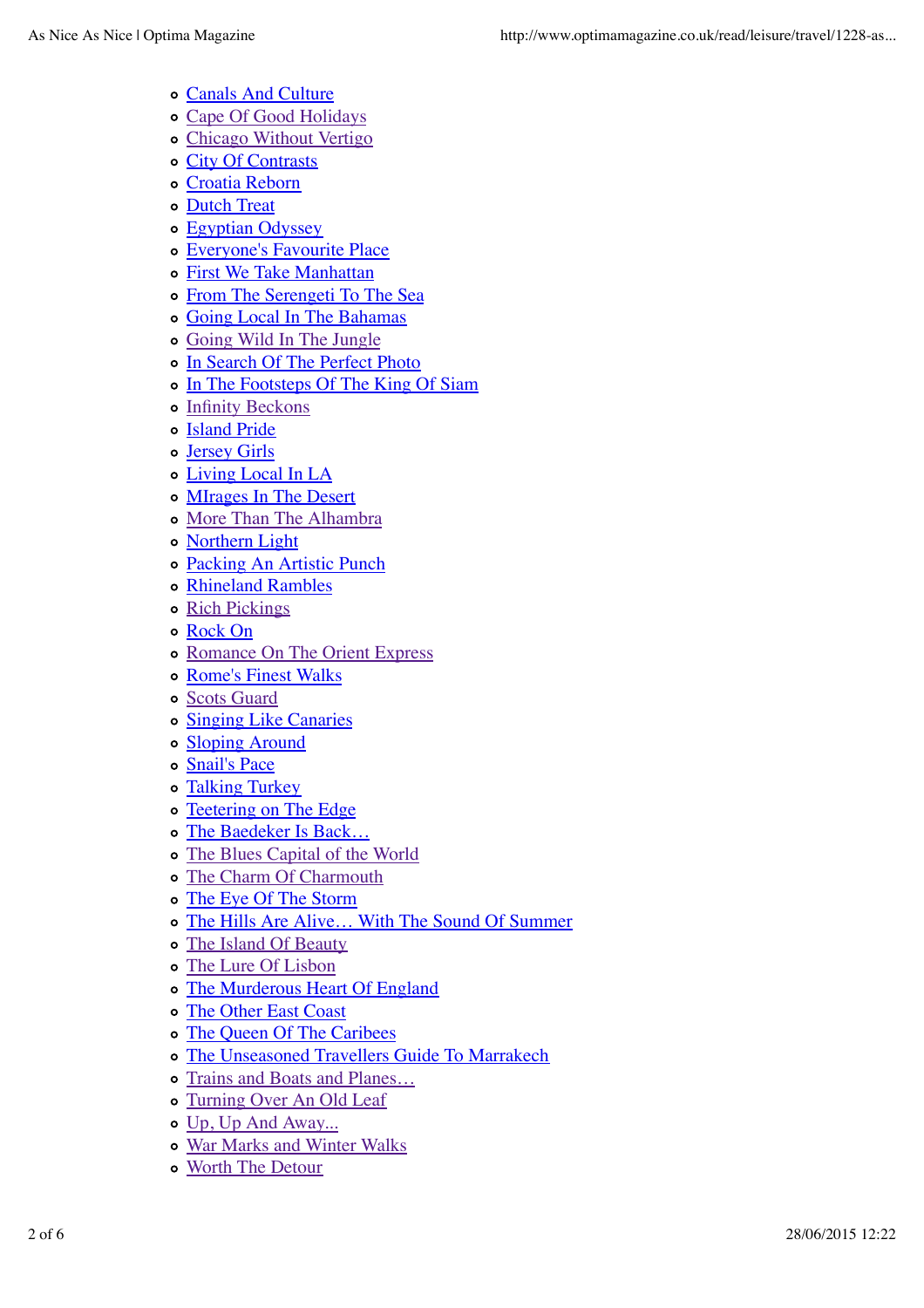- TV
- What's On



## **As Nice As Nice**

28th November 2014

### **Olivia Greenway visits a city with year-round appeal**

Unlike some of its neighbours on the south coast of France, Nice doesn't close down and hibernate like a bear in the winter – it's open all year. Another big plus is that the airport is centrally situated and only a short drive from the city centre. The fact that the city is compact and relatively flat in the central area makes it the perfect place for a winter weekend with some va va voom.

Give the hop-on hop-off city tour (often dismissed as too touristy) a whirl to get a feel for the city. With 14 stops, English commentary, comfortable seats and either one or two day tickets, it's well worth the price for the two-hour tour. If you feel that's overkill, the Petit Train tour is half the price, covers the central area only and lasts nearly an hour. It's a bit bumpy and rather cramped – the clue is in the name – but if you have a child with you, they will love it.

It's worth striding out in Nice, but if walking is not your bag, or you're just feeling lazy, or it's raining (on average it rains only 61 days a year, but you never know…) the tram system is there to save you. Trams run regularly and are not affected by gridlocked traffic, often a problem in popular cities. Buy a ticket from the machine before you board or get a set of ten at a discount. Each ride costs about a euro; you can go as far as you like in 90 minutes. Line One, forming a U-shape and travelling through the city centre is the only service at present, opened in 2007, but more lines are planned, including one to the airport, due to go into service in 2015.

With a sandy and pebbled beach and palm tree fringed beach road, a walk along the Promenade des Anglais is almost obligatory. Stretching from the airport to the Opera House, there are four miles of walking, cycling or skate boarding to enjoy. Almost no building has been allowed along the beach side; the promenade runs parallel and above it, offering uninterrupted views of the ocean. There are palm trees planted along the whole length and then a two-lane carriageway with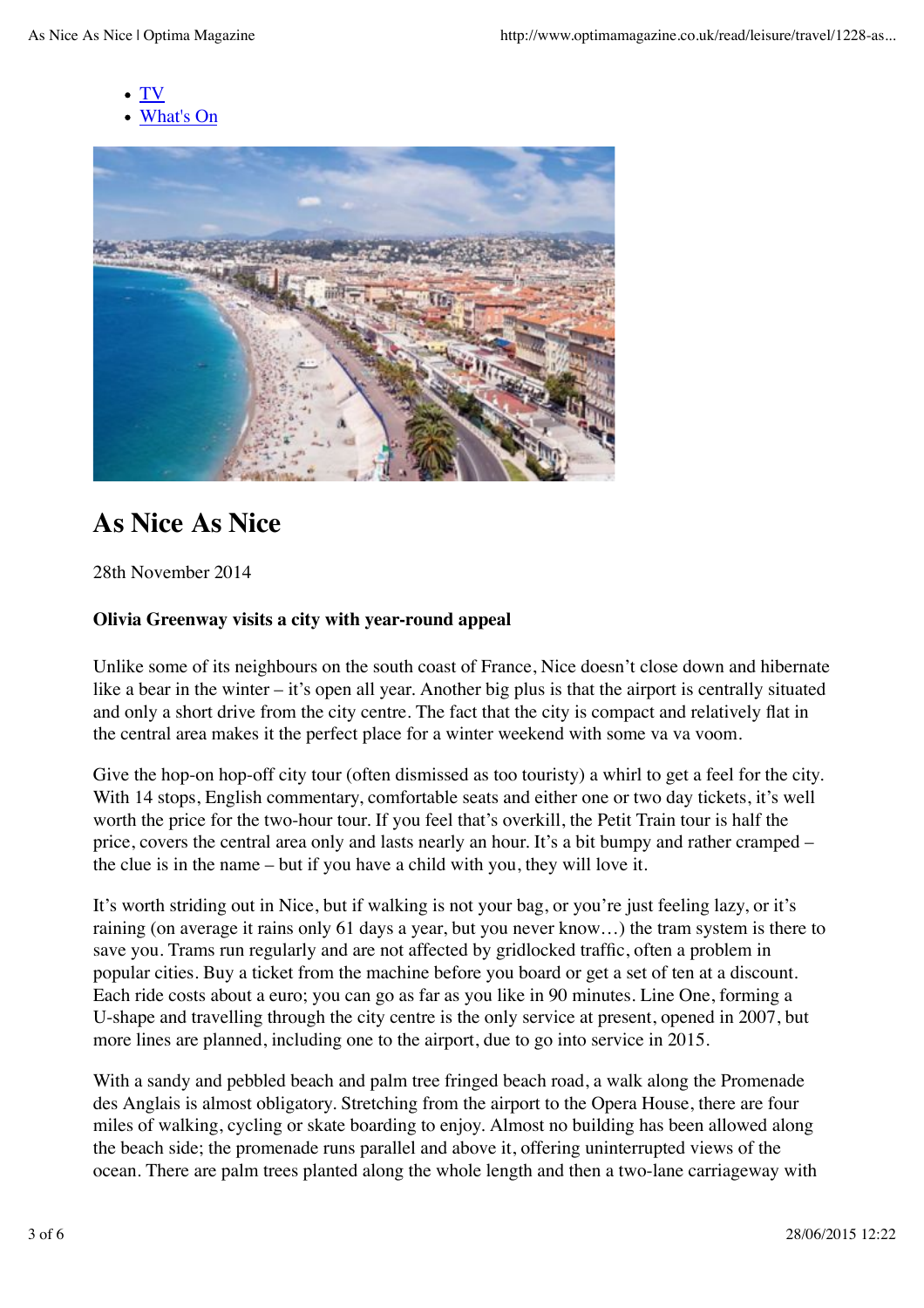the built up area of hotels and restaurants furthest from the sea. Towards the eastern end is The Negresco Hotel, recognisable from its distinctive domed roof and neon sign. Slip in here to sip a (very expensive) cocktail. Opened in 1913, it has been the haunt of royalty and celebrities from the start. Still privately owned and ruled over and lived in by its elderly female owner, The Negresco is synonymous with Nice. Containing priceless historic art and some spectacular modern pieces by Niki Saint de Phalle, the old-fashioned bar (based on a British gentleman's club) or the outside deck if it's fine, will make you feel it's money well spent.

The Museum of Contemporary & Modern Art (MOCAMA) – which has a tram stop all for itself – will fill an hour or two. Entrance is free and over four floors are work by both American and French artists, including Yves Klein, known for his 'blue' work. Born in Nice he died prematurely at 32, leaving a wife and unborn son. If you liked Niki Saint de Phalle's work at The Negresco, there is a huge selection here (donated by the artist) as well as her life story.

There are plenty of comfortable places to rest too. On the top is a roof garden with a couple of sculptures and a wonderful view of the city to the Castle Hill cemetery in the hills. Not far from the museum is one of Nice's squares – Place Garibaldi – with several inviting pavement cafés. Eschew the uninspiring art café and come here instead, to enjoy a well-earned coffee or glass of beer and do a spot of people-watching.

One thing you will notice travelling around Nice is the 'blockhead' building, not far from the Museum of Contemporary Art. Officially named La Tête au Carré (The Square Head) it was designed by sculptor Sacha Sosno and architect Yves Bayard. Not open to visitors – and being the admin centre for the library nearby – it is said to be the only habitable sculpture in the world.

Still on the modern art theme, Henri Matisse lived in Nice from 1917 until his death in 1954. He and his heirs donated many of his works to the museum, making it the largest collection in France. It's a steep 20-minute uphill walk from the tram stop Palais des Expositions, but you will be rewarded with a superb museum set in a red rendered 17th century mansion surrounded by parkland. Admission is free. Guided tours in English are available most afternoons for a modest fee.

Back in the centre, the Promenade du Paillon, set in 30 acres of landscaped public grounds, opened in winter 2013, after a costly two-year regeneration project. Named after the river that runs underneath, and following its course, it has numerous water features to remind us of that – conventional fountains, mist sprays and dancing water spouts. A hundred and fifty years ago, washerwomen would be at the riverside, washing the clothes in the water and then placing them on the steep river slopes to dry in the sun. Nowadays, there are children's play areas and planted beds, replacing the former rather neglected area. Wardens patrol regularly, so it's perfectly safe. Plenty of benches mean it's a fine place to while away a few hours, relaxing with a book or your thoughts.

Place Messena near Galeries Lafayette has fountains and statues on high plinths that change colour at night. It is probably one of the most well known landmarks in the city.

To the east of the city towards the sea (tram stop Cathédrale) is the old town (Vieille Ville) with its cobbled streets, narrow lanes, old churches and pedestrian free areas. Cours Saleya flower market is probably the most famous offering here, just a street behind the seafront. Open every day, there are flowers at one end and fruit and vegetables at the other, and the tantalising smells of the flowers, olives, herbs and spices will overwhelm you. On Mondays, there are also antiques.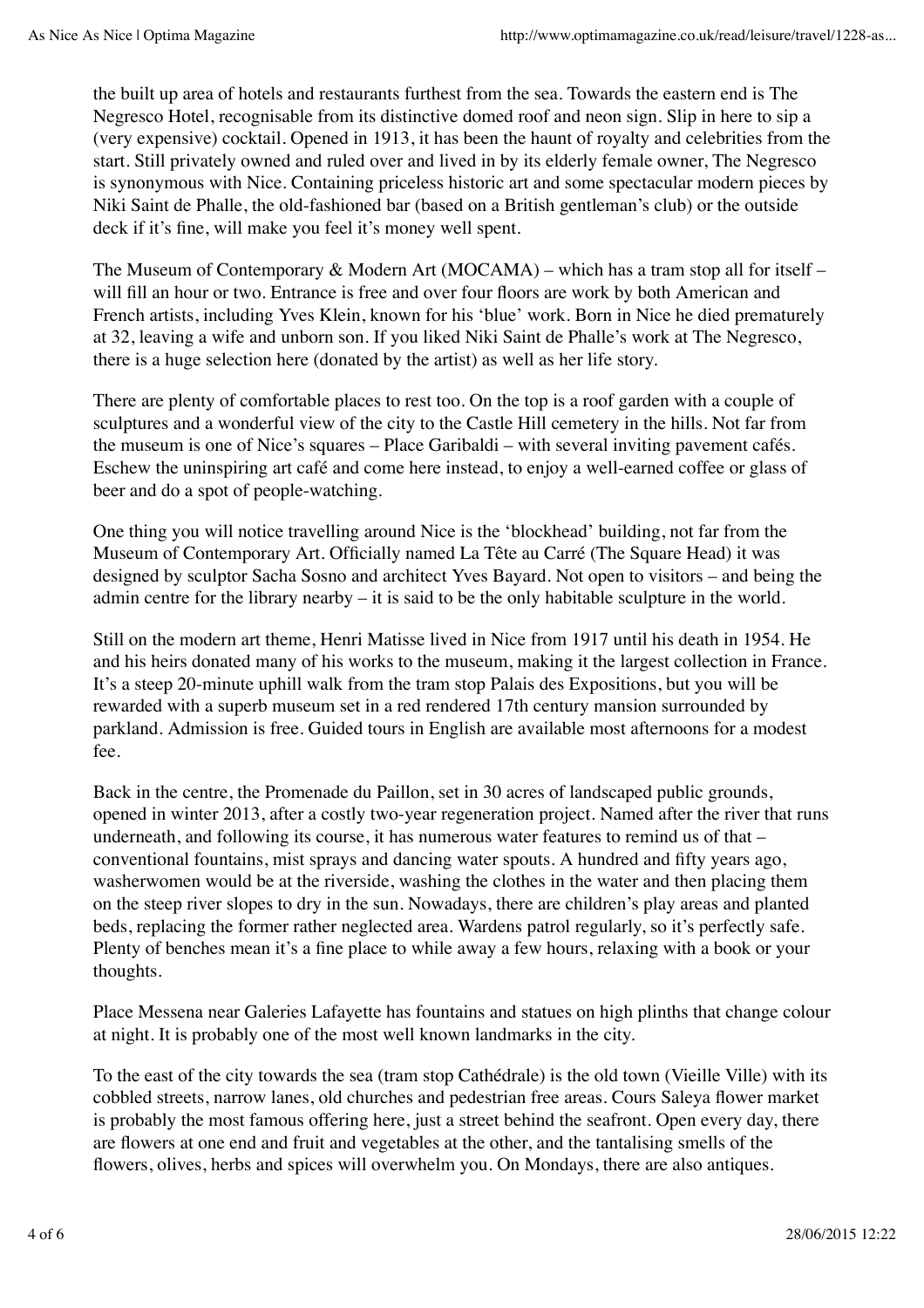You might find the local street food being cooked on a charcoal brazier here. Socca is a type of chickpea pancake, fried until crisp and finished with local olive oil. It should be eaten accompanied with the local rose wine, served icy cold. Ice cream is another speciality of the area (being so close to the Italian border) and, of course, cafés, boutiques and independent food shops are everywhere. By night, the place livens up even more and is crammed with a myriad of evening eating places and bars.



The Bistro del Mare

Excellent French brasseries, restaurants and bars are everywhere in Nice, but special mention must be given to a new establishment on the Avenue de la République near the Acropolis tram stop, that opened in June 2014. Run by a husband and wife team, chef Jean-Marie has turned his back on big kitchens and decided to open his own, Bistro Del Mare. When he says he uses only the best ingredients, he's not joking. Steak is Aberdeen Angus from Scotland, cod is from Norway and garlic sausages are made locally to his recipe. He has a tiny menu, chalked on a board and two sweets he has made that day. Pate sucrée fresh fig tart soaked in pastis must be one of the most memorable desserts ever.

For an inexpensive apartment hotel, High Park, near the Acropolis tram stop ticks all the boxes. For the price that would get you a shoebox elsewhere in Nice, here you have lounge, bedroom, kitchenette and decent shower. Directly opposite is a Carrefour supermarket. And, rather incongruously, a McDonalds. As Peter Sellers might have said, 'Are you med?'.

The really 'med' thing would be not to try Nice if you haven't before. British Airways and EasyJet offer several flights a day from Gatwick; British Airways also flies from Heathrow. Flight time is only two hours. No excuses: for a dose of ooh la la, Nice is just a short hop away.

# **Find Your Local**

| I'm looking for: Accommodation |  |  |  |  |  |
|--------------------------------|--|--|--|--|--|
| In: All Areas                  |  |  |  |  |  |
| Or Search By Name              |  |  |  |  |  |
| Search                         |  |  |  |  |  |

View Recent Searches